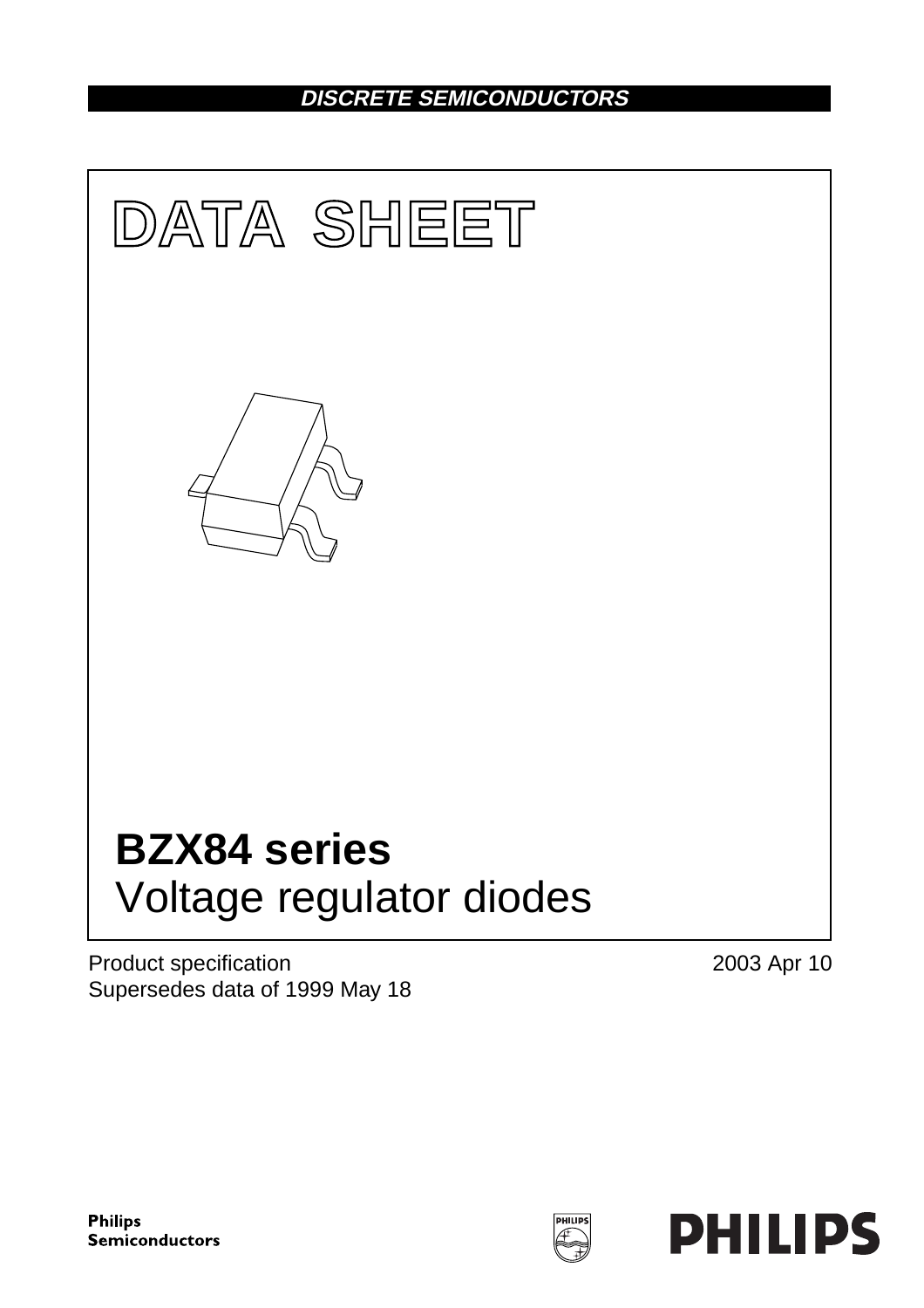# **Voltage regulator diodes BZX84 series**

## **FEATURES**

- Total power dissipation: max. 250 mW
- Three tolerance series:  $\pm 1\%$ ,  $\pm 2\%$  and approx.  $\pm 5\%$
- Working voltage range: nom. 2.4 to 75 V (E24 range)
- Non-repetitive peak reverse power dissipation: max. 40 W.

## **APPLICATIONS**

• General regulation functions.

## **DESCRIPTION**

Low-power voltage regulator diodes in small SOT23 plastic SMD packages.

The diodes are available in the normalized E24  $\pm$ 1% (BZX84-A), ±2% (BZX84-B) and approx. ±5% (BZX84-C) tolerance range. The series consists of 37 types with nominal working voltages from 2.4 to 75 V.

## **PINNING**

| PIN | <b>DESCRIPTION</b> |
|-----|--------------------|
|     | anode              |
|     | not connected      |
|     | cathode            |

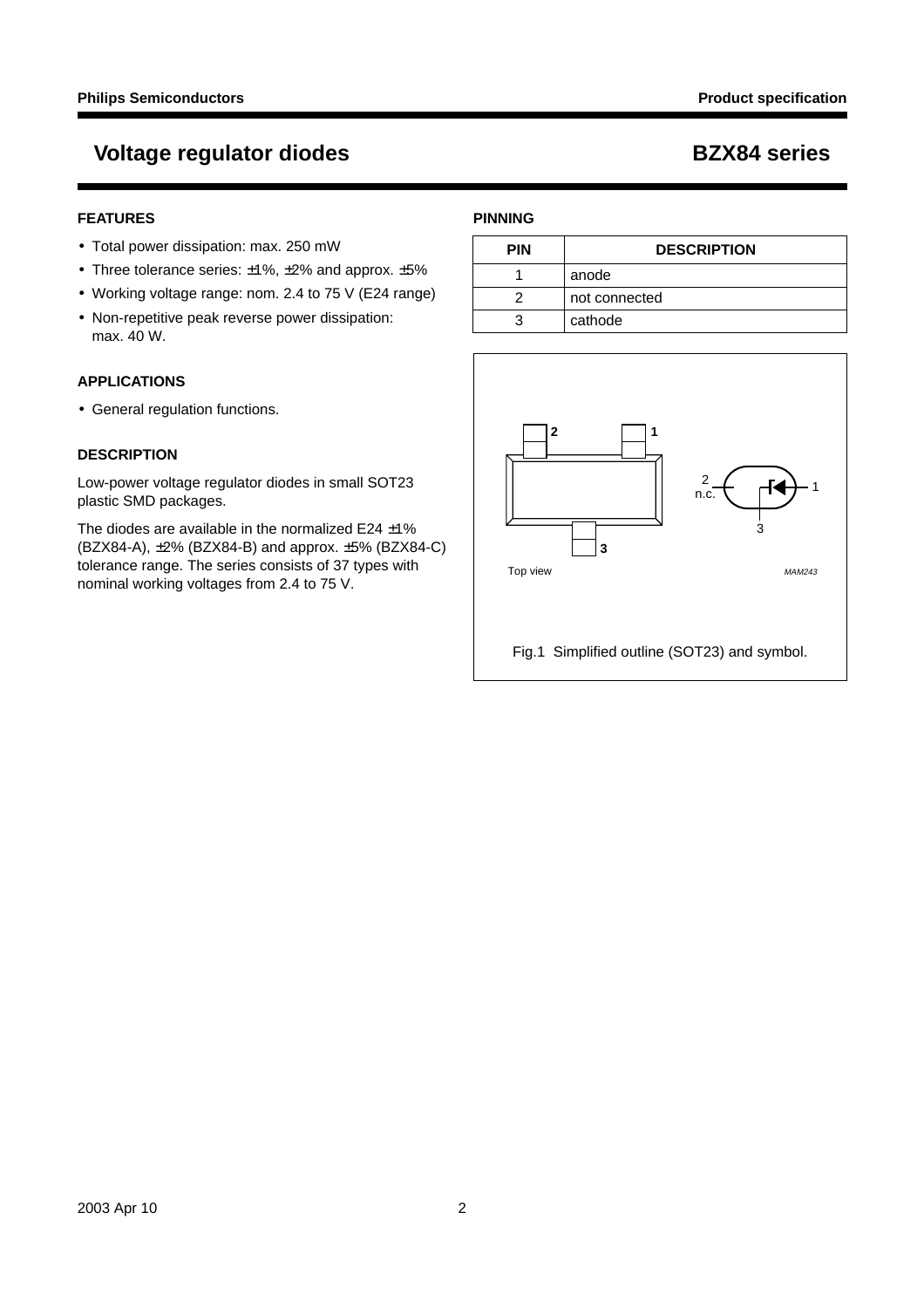## **MARKING**

| <b>TYPE</b><br><b>NUMBER</b> | <b>MARKING</b><br>CODE <sup>(1)</sup> | <b>TYPE</b><br><b>NUMBER</b>              | <b>MARKING</b><br>CODE <sup>(1)</sup> | <b>TYPE</b><br><b>NUMBER</b> | <b>MARKING</b><br>CODE <sup>(1)</sup> | <b>TYPE</b><br><b>NUMBER</b> | <b>MARKING</b><br>CODE <sup>(1)</sup> |
|------------------------------|---------------------------------------|-------------------------------------------|---------------------------------------|------------------------------|---------------------------------------|------------------------------|---------------------------------------|
|                              |                                       | Marking codes for BZX84-A2V4 to BZX84-A75 |                                       |                              |                                       |                              |                                       |
| BZX84-A2V4                   | Y50 or *50                            | BZX84-A6V2                                | Y60 or *60                            | BZX84-A16                    | Y70                                   | BZX84-A43                    | Y80 or *C5                            |
| BZX84-A2V7                   | Y51 or *51                            | BZX84-A6V8                                | Y61 or *61                            | BZX84-A18                    | Y71                                   | <b>BZX84-A47</b>             | Y81                                   |
| BZX84-A3V0                   | Y52 or *52                            | <b>BZX84-A7V5</b>                         | Y62 or *62                            | <b>BZX84-A20</b>             | Y72 or *C2                            | <b>BZX84-A51</b>             | Y82 or *C6                            |
| BZX84-A3V3                   | Y53                                   | BZX84-A8V2                                | Y63 or *63                            | <b>BZX84-A22</b>             | Y73                                   | BZX84-A56                    | Y83                                   |
| BZX84-A3V6                   | Y54 or *C1                            | BZX84-A9V1                                | Y64 or *64                            | <b>BZX84-A24</b>             | Y74                                   | BZX84-A62                    | Y84                                   |
| BZX84-A3V9                   | Y55 or *55                            | <b>BZX84-A10</b>                          | Y65 or *65                            | <b>BZX84-A27</b>             | Y75 or *75                            | <b>BZX84-A68</b>             | Y85                                   |
| BZX84-A4V3                   | Y56 or *56                            | <b>BZX84-A11</b>                          | Y66 or *04                            | <b>BZX84-A30</b>             | Y76                                   | <b>BZX84-A75</b>             | Y86 or *86                            |
| BZX84-A4V7                   | Y57 or *57                            | BZX84-A12                                 | Y67 or *67                            | <b>BZX84-A33</b>             | <b>Y77</b>                            |                              | $\overline{\phantom{0}}$              |
| BZX84-A5V1                   | Y58 or *58                            | BZX84-A13                                 | Y68 or *C0                            | BZX84-A36                    | Y78 or *C3                            |                              |                                       |
| BZX84-A5V6                   | Y59 or *59                            | <b>BZX84-A15</b>                          | Y69 or *69                            | BZX84-A39                    | Y79 or *C4                            | $\qquad \qquad -$            |                                       |
|                              |                                       | Marking codes for BZX84-B2V4 to BZX84-B75 |                                       |                              |                                       |                              |                                       |
| BZX84-B2V4                   | Z50 or *Z0                            | BZX84-B6V2                                | Z60 or *R5                            | BZX84-B16                    | Z70 or *70                            | BZX84-B43                    | Z80 or *S5                            |
| BZX84-B2V7                   | $Z51$ or $*Z1$                        | BZX84-B6V8                                | Z61 or $*R6$                          | BZX84-B18                    | Z71 or *71                            | <b>BZX84-B47</b>             | Z81 or $$6$                           |
| BZX84-B3V0                   | Z52 or *S1                            | <b>BZX84-B7V5</b>                         | Z62 or $*R8$                          | BZX84-B20                    | Z72 or *72                            | BZX84-B51                    | Z82 or *S9                            |
| BZX84-B3V3                   | Z53 or *S2                            | BZX84-B8V2                                | Z63 or *R9                            | <b>BZX84-B22</b>             | Z73 or *73                            | <b>BZX84-B56</b>             | Z83 or $*R0$                          |
| BZX84-B3V6                   | Z54 or *S3                            | BZX84-B9V1                                | Z64 or $*T1$                          | BZX84-B24                    | Z74 or *74                            | BZX84-B62                    | Z84 or *R3                            |
| BZX84-B3V9                   | Z55 or *S4                            | <b>BZX84-B10</b>                          | Z65 or *66                            | <b>BZX84-B27</b>             | Z75 or $*Z5$                          | <b>BZX84-B68</b>             | Z85 or *R4                            |
| BZX84-B4V3                   | Z56 or *S7                            | BZX84-B11                                 | Z66 or *Z6                            | BZX84-B30                    | Z76 or *Z4                            | <b>BZX84-B75</b>             | Z86 or *R7                            |
| BZX84-B4V7                   | Z57 or *S8                            | BZX84-B12                                 | Z67 or *Z7                            | BZX84-B33                    | Z77 or $*Y1$                          |                              |                                       |
| BZX84-B5V1                   | Z58 or *R1                            | BZX84-B13                                 | Z68 or *Z8                            | BZX84-B36                    | Z78 or $*Y2$                          | $\qquad \qquad -$            |                                       |
| BZX84-B5V6                   | Z59 or *R2                            | BZX84-B15                                 | Z69 or *Z9                            | <b>BZX84-B39</b>             | Z79 or $*S0$                          |                              |                                       |
|                              |                                       | Marking codes for BZX84-C2V4 to BZX84-C75 |                                       |                              |                                       |                              |                                       |
| BZX84-C2V4                   | Z11 or *T3                            | BZX84-C6V2                                | Z4*                                   | BZX84-C16                    | $Y5*$                                 | BZX84-C43                    | Y15 or *B4                            |
| BZX84-C2V7                   | Z12 or *T4                            | BZX84-C6V8                                | $Z5*$                                 | <b>BZX84-C18</b>             | Y6*                                   | <b>BZX84-C47</b>             | Y16 or *B5                            |
| BZX84-C3V0                   | $Z$ 13 or $*$ T9                      | <b>BZX84-C7V5</b>                         | Z6*                                   | <b>BZX84-C20</b>             | $Y7*$                                 | <b>BZX84-C51</b>             | Y17 or $*B7$                          |
| BZX84-C3V3                   | Z14 or $*B1$                          | BZX84-C8V2                                | $Z7*$                                 | <b>BZX84-C22</b>             | $Y8*$                                 | BZX84-C56                    | Y18 or *B8                            |
| BZX84-C3V6                   | Z15 or *B2                            | BZX84-C9V1                                | Z8*                                   | <b>BZX84-C24</b>             | Y9*                                   | BZX84-C62                    | Y19 or *B9                            |
| BZX84-C3V9                   | Z16 or $*B3$                          | BZX84-C10                                 | Z9*                                   | <b>BZX84-C27</b>             | Y10 or *T2                            | <b>BZX84-C68</b>             | Y20 or *B0                            |
| BZX84-C4V3                   | Z17 or $*B6$                          | BZX84-C11                                 | Y1*                                   | BZX84-C30                    | Y11 or *T5                            | BZX84-C75                    | Y21 or *A1                            |
| BZX84-C4V7                   | $Z1*$                                 | BZX84-C12                                 | Y2*                                   | BZX84-C33                    | Y12 or $*T6$                          |                              |                                       |
| BZX84-C5V1                   | $Z2*$                                 | BZX84-C13                                 | $Y3*$                                 | BZX84-C36                    | Y13 or *T7                            |                              |                                       |
| BZX84-C5V6                   | $Z3*$                                 | BZX84-C15                                 | Y4*                                   | BZX84-C39                    | Y14 or *T8                            | $\qquad \qquad -$            |                                       |

## **Note**

1.  $* = p$ : Made in Hong Kong.

∗ = t : Made in Malaysia.

∗ = W : Made in China.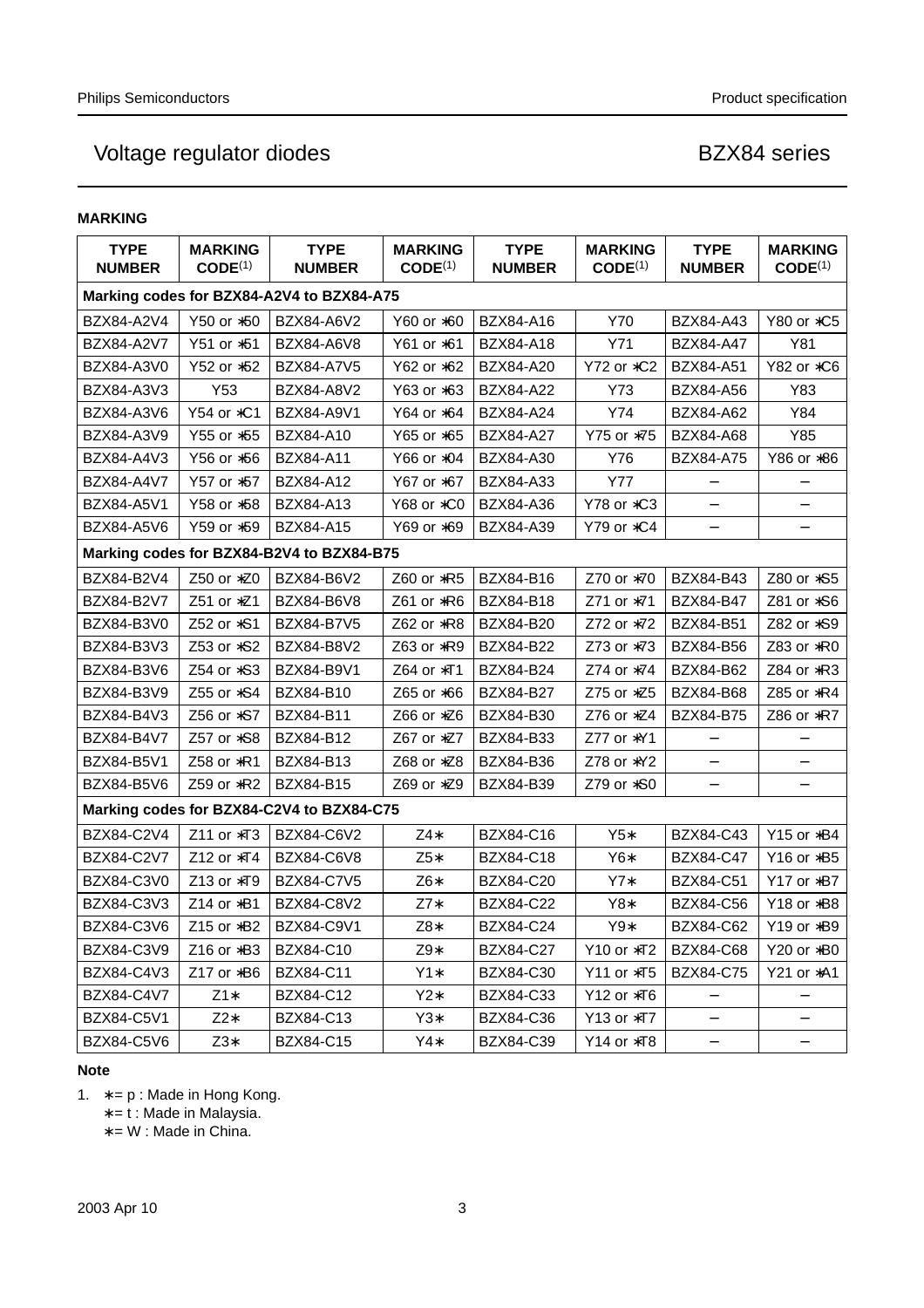## **LIMITING VALUES**

In accordance with the Absolute Maximum Rating System (IEC 60134).

| <b>SYMBOL</b>              | <b>PARAMETER</b>                                 | <b>CONDITIONS</b>                                                           | <b>MIN</b>          | MAX.   | <b>UNIT</b> |
|----------------------------|--------------------------------------------------|-----------------------------------------------------------------------------|---------------------|--------|-------------|
| IF.                        | continuous forward current                       |                                                                             |                     | 200    | mA          |
| <b>Izsm</b>                | non-repetitive peak reverse current              | $t_p = 100 \mu s$ ; square wave;<br>$T_i$ = 25 °C prior to surge            | see Tables<br>and 2 |        |             |
| $P_{\text{tot}}$           | total power dissipation                          | $T_{amb}$ = 25 °C; note 1                                                   |                     | 250    | mW          |
| P <sub>ZSM</sub>           | non-repetitive peak reverse power<br>dissipation | $t_p = 100 \mu s$ ; square wave;<br>$T_i$ = 25 °C prior to surge; see Fig.2 |                     | 40     | W           |
| ${\mathsf T}_{\text{stg}}$ | storage temperature                              |                                                                             | $-65$               | $+150$ | $^{\circ}C$ |
|                            | junction temperature                             |                                                                             | $-65$               | $+150$ | $^{\circ}C$ |

## **Note**

1. Device mounted on an FR4 printed circuit-board.

## **ELECTRICAL CHARACTERISTICS**

## **Total BZX84-A and B and C series**

 $T_j = 25$  °C unless otherwise specified.

| <b>SYMBOL</b> | <b>PARAMETER</b>    | <b>CONDITIONS</b>        | MAX.                      | <b>UNIT</b> |
|---------------|---------------------|--------------------------|---------------------------|-------------|
| $V_F$         | forward voltage     | $I_F = 10$ mA; see Fig.3 | 0.9                       | V           |
| $I_R$         | reverse current     |                          |                           |             |
|               | BZX84-A/B/C2V4      | $V_R = 1 V$              | 50                        | μA          |
|               | BZX84-A/B/C2V7      | $V_R = 1 V$              | 20                        | $\mu$ A     |
|               | BZX84-A/B/C3V0      | $V_R = 1 V$              | 10                        | μA          |
|               | BZX84-A/B/C3V3      | $V_R = 1 V$              | $\,$ 5 $\,$               | μA          |
|               | BZX84-A/B/C3V6      | $V_R = 1 V$              | 5                         | μA          |
|               | BZX84-A/B/C3V9      | $V_R = 1 V$              | 3                         | μA          |
|               | BZX84-A/B/C4V3      | $V_R = 1 V$              | $\ensuremath{\mathsf{3}}$ | μA          |
|               | BZX84-A/B/C4V7      | $V_R = 2 V$              | 3                         | μA          |
|               | BZX84-A/B/C5V1      | $V_R = 2 V$              | $\overline{2}$            | μA          |
|               | BZX84-A/B/C5V6      | $V_R = 2 V$              | 1                         | μA          |
|               | BZX84-A/B/C6V2      | $V_R = 4 V$              | 3                         | μA          |
|               | BZX84-A/B/C6V8      | $V_R = 4 V$              | $\overline{c}$            | μA          |
|               | BZX84-A/B/C7V5      | $V_R = 5 V$              | $\mathbf{1}$              | μA          |
|               | BZX84-A/B/C8V2      | $V_R = 5 V$              | 700                       | nA          |
|               | BZX84-A/B/C9V1      | $V_R = 6 V$              | 500                       | nA          |
|               | BZX84-A/B/C10       | $V_R = 7 V$              | 200                       | nA          |
|               | BZX84-A/B/C11       | $V_R = 8 V$              | 100                       | nA          |
|               | BZX84-A/B/C12       | $V_R = 8 V$              | 100                       | nA          |
|               | BZX84-A/B/C13       | $V_R = 8 V$              | 100                       | nA          |
|               | BZX84-A/B/C15 to 75 | $V_R = 0.7V_{Znom}$      | 50                        | nA          |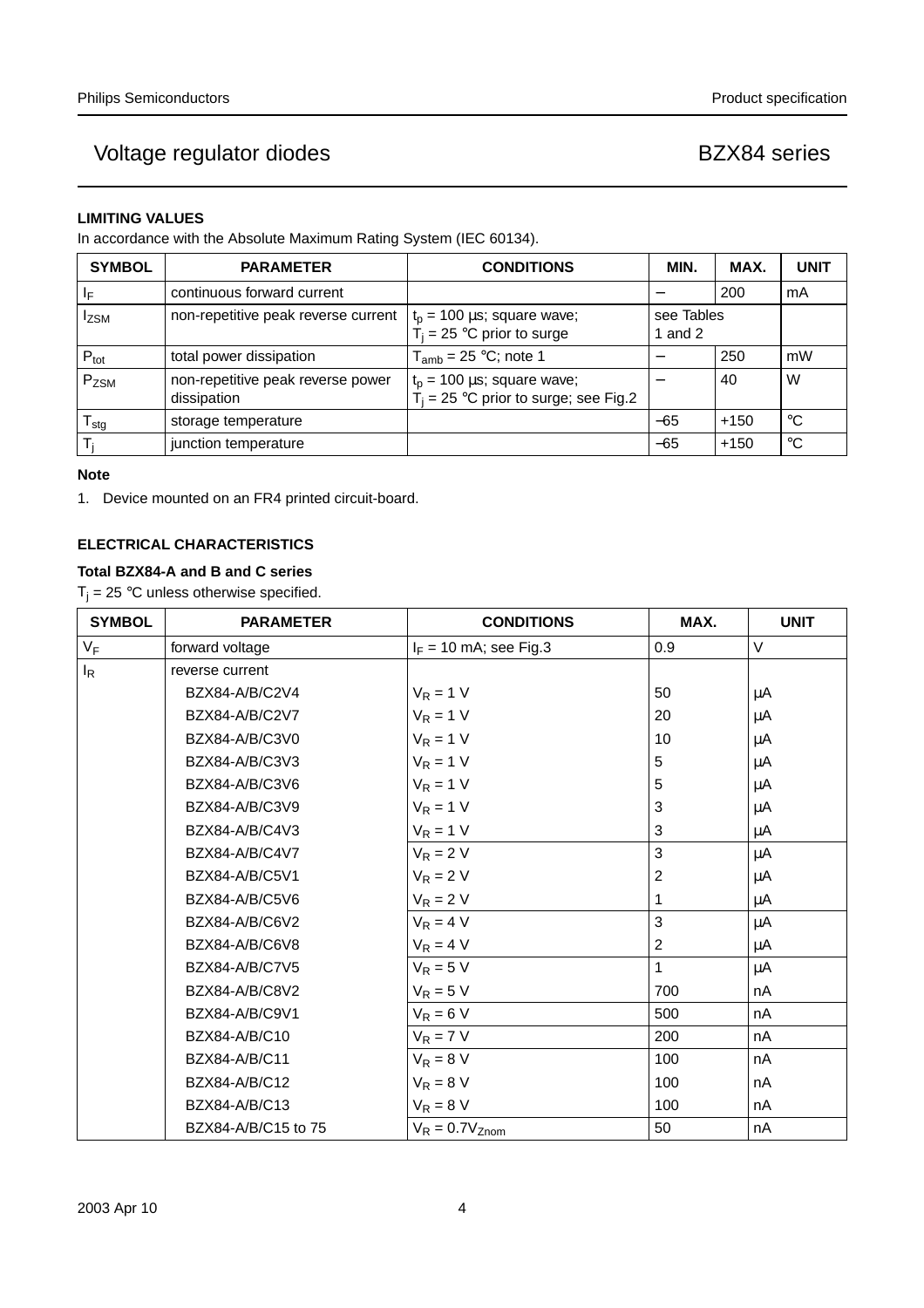## **Table 1** Per type BZX84-**A/B/C2V4** to **A/B/C24**

 $T_i = 25$  °C unless otherwise specified.

| <b>BZX84-</b>               | <b>WORKING VOLTAGE</b><br>$V_Z(V)$<br>at $I_{Ztest} = 5$ mA |                    |       |                    |      |                               | <b>DIFFERENTIAL</b><br><b>RESISTANCE</b><br>$r_{\text{dif}}(\Omega)$ |                          |                | <b>TEMP. COEFF.</b><br>$SZ$ (mV/K)<br>at $I_{Ztest} = 5$ mA |        |                    | <b>DIODE CAP.</b><br>$C_d$ (pF)<br>at $f = 1$ MHz; | <b>NON-REPETITIVE</b><br><b>PEAK REVERSE</b><br><b>CURRENT</b> |                                                              |
|-----------------------------|-------------------------------------------------------------|--------------------|-------|--------------------|------|-------------------------------|----------------------------------------------------------------------|--------------------------|----------------|-------------------------------------------------------------|--------|--------------------|----------------------------------------------------|----------------------------------------------------------------|--------------------------------------------------------------|
| Axxx<br><b>Bxxx</b><br>Cxxx |                                                             | Tol. $\pm 1\%$ (A) |       | Tol. $\pm 2\%$ (B) |      | Tol. approx.<br>$\pm 5\%$ (C) |                                                                      | at<br>$I_{Ztest} = 1$ mA |                | at<br>$I_{Ztest} = 5$ mA                                    |        | (see Figs 4 and 5) |                                                    | $V_R = 0 V$                                                    | $I_{ZSM}$ (A)<br>at $t_p = 100 \mu s$ ;<br>$T_{amb} = 25 °C$ |
|                             | MIN.                                                        | MAX.               | MIN.  | MAX.               | MIN. | MAX.                          | TYP.                                                                 | MAX.                     | TYP.           | MAX.                                                        | MIN.   | TYP.               | MAX.                                               | MAX.                                                           | MAX.                                                         |
| 2V4                         | 2.37                                                        | 2.43               | 2.35  | 2.45               | 2.2  | 2.6                           | 275                                                                  | 600                      | 70             | 100                                                         | $-3.5$ | $-1.6$             | $\Omega$                                           | 450                                                            | 6.0                                                          |
| 2V7                         | 2.67                                                        | 2.73               | 2.65  | 2.75               | 2.5  | 2.9                           | 300                                                                  | 600                      | 75             | 100                                                         | $-3.5$ | $-2.0$             | $\Omega$                                           | 450                                                            | 6.0                                                          |
| 3V0                         | 2.97                                                        | 3.03               | 2.94  | 3.06               | 2.8  | 3.2                           | 325                                                                  | 600                      | 80             | 95                                                          | $-3.5$ | $-2.1$             | $\Omega$                                           | 450                                                            | 6.0                                                          |
| 3V <sub>3</sub>             | 3.26                                                        | 3.34               | 3.23  | 3.37               | 3.1  | 3.5                           | 350                                                                  | 600                      | 85             | 95                                                          | $-3.5$ | $-2.4$             | $\Omega$                                           | 450                                                            | 6.0                                                          |
| 3V6                         | 3.56                                                        | 3.64               | 3.53  | 3.67               | 3.4  | 3.8                           | 375                                                                  | 600                      | 85             | 90                                                          | $-3.5$ | $-2.4$             | $\Omega$                                           | 450                                                            | 6.0                                                          |
| 3V9                         | 3.86                                                        | 3.94               | 3.82  | 3.98               | 3.7  | 4.1                           | 400                                                                  | 600                      | 85             | 90                                                          | $-3.5$ | $-2.5$             | $\Omega$                                           | 450                                                            | 6.0                                                          |
| 4V3                         | 4.25                                                        | 4.35               | 4.21  | 4.39               | 4.0  | 4.6                           | 410                                                                  | 600                      | 80             | 90                                                          | $-3.5$ | $-2.5$             | $\Omega$                                           | 450                                                            | 6.0                                                          |
| 4V7                         | 4.65                                                        | 4.75               | 4.61  | 4.79               | 4.4  | 5.0                           | 425                                                                  | 500                      | 50             | 80                                                          | $-3.5$ | $-1.4$             | 0.2                                                | 300                                                            | 6.0                                                          |
| 5V1                         | 5.04                                                        | 5.16               | 5.00  | 5.20               | 4.8  | 5.4                           | 400                                                                  | 480                      | 40             | 60                                                          | $-2.7$ | $-0.8$             | 1.2                                                | 300                                                            | 6.0                                                          |
| 5V6                         | 5.54                                                        | 5.66               | 5.49  | 5.71               | 5.2  | 6.0                           | 80                                                                   | 400                      | 15             | 40                                                          | $-2.0$ | 1.2                | 2.5                                                | 300                                                            | 6.0                                                          |
| 6V2                         | 6.13                                                        | 6.27               | 6.08  | 6.32               | 5.8  | 6.6                           | 40                                                                   | 150                      | 6              | 10                                                          | 0.4    | 2.3                | 3.7                                                | 200                                                            | 6.0                                                          |
| 6V8                         | 6.73                                                        | 6.87               | 6.66  | 6.94               | 6.4  | 7.2                           | 30                                                                   | 80                       | $6\phantom{1}$ | 15                                                          | 1.2    | 3.0                | 4.5                                                | 200                                                            | 6.0                                                          |
| 7V <sub>5</sub>             | 7.42                                                        | 7.58               | 7.35  | 7.65               | 7.0  | 7.9                           | 30                                                                   | 80                       | 6              | 15                                                          | 2.5    | 4.0                | 5.3                                                | 150                                                            | 4.0                                                          |
| 8V2                         | 8.11                                                        | 8.29               | 8.04  | 8.36               | 7.7  | 8.7                           | 40                                                                   | 80                       | 6              | 15                                                          | 3.2    | 4.6                | 6.2                                                | 150                                                            | 4.0                                                          |
| 9V1                         | 9.00                                                        | 9.20               | 8.92  | 9.28               | 8.5  | 9.6                           | 40                                                                   | 100                      | $6\phantom{1}$ | 15                                                          | 3.8    | 5.5                | 7.0                                                | 150                                                            | 3.0                                                          |
| 10                          | 9.90                                                        | 10.10              | 9.80  | 10.20              | 9.4  | 10.6                          | 50                                                                   | 150                      | 8              | 20                                                          | 4.5    | 6.4                | 8.0                                                | 90                                                             | 3.0                                                          |
| 11                          | 10.80                                                       | 11.11              | 10.80 | 11.20              | 10.4 | 11.6                          | 50                                                                   | 150                      | 10             | 20                                                          | 5.4    | 7.4                | 9.0                                                | 85                                                             | 2.5                                                          |
| 12                          | 11.88                                                       | 12.12              | 11.80 | 12.20              | 11.4 | 12.7                          | 50                                                                   | 150                      | 10             | 25                                                          | 6.0    | 8.4                | 10.0                                               | 85                                                             | 2.5                                                          |
| 13                          | 12.87                                                       | 13.13              | 12.70 | 13.30              | 12.4 | 14.1                          | 50                                                                   | 170                      | 10             | 30                                                          | 7.0    | 9.4                | 11.0                                               | 80                                                             | 2.5                                                          |
| 15                          | 14.85                                                       | 15.15              | 14.70 | 15.30              | 13.8 | 15.6                          | 50                                                                   | 200                      | 10             | 30                                                          | 9.2    | 11.4               | 13.0                                               | 75                                                             | 2.0                                                          |
| 16                          | 15.84                                                       | 16.16              | 15.70 | 16.30              | 15.3 | 17.1                          | 50                                                                   | 200                      | 10             | 40                                                          | 10.4   | 12.4               | 14.0                                               | 75                                                             | 1.5                                                          |
| 18                          | 17.82                                                       | 18.18              | 17.60 | 18.40              | 16.8 | 19.1                          | 50                                                                   | 225                      | 10             | 45                                                          | 12.4   | 14.4               | 16.0                                               | 70                                                             | 1.5                                                          |
| 20                          | 19.80                                                       | 20.20              | 19.60 | 20.40              | 18.8 | 21.2                          | 60                                                                   | 225                      | 15             | 55                                                          | 14.4   | 16.4               | 18.0                                               | 60                                                             | 1.5                                                          |
| 22                          | 21.78                                                       | 22.22              | 21.60 | 22.40              | 20.8 | 23.3                          | 60                                                                   | 250                      | 20             | 55                                                          | 16.4   | 18.4               | 20.0                                               | 60                                                             | 1.25                                                         |
| 24                          | 23.76                                                       | 24.24              | 23.50 | 24.50              | 22.8 | 25.6                          | 60                                                                   | 250                      | 25             | 70                                                          | 18.4   | 20.4               | 22.0                                               | 55                                                             | 1.25                                                         |

 $\omega$  rotated correctly when browsing through the pdf in the Acrobat reader.This text is here in the pdf in the  $\alpha$ 

# Voltage regulator diodes Voltage regulator diodes BZX84 series

BZX84 series

Product specification

Product specification

2003 Apr 10  $\frac{2003}{1000}$ S

2003 Apr 10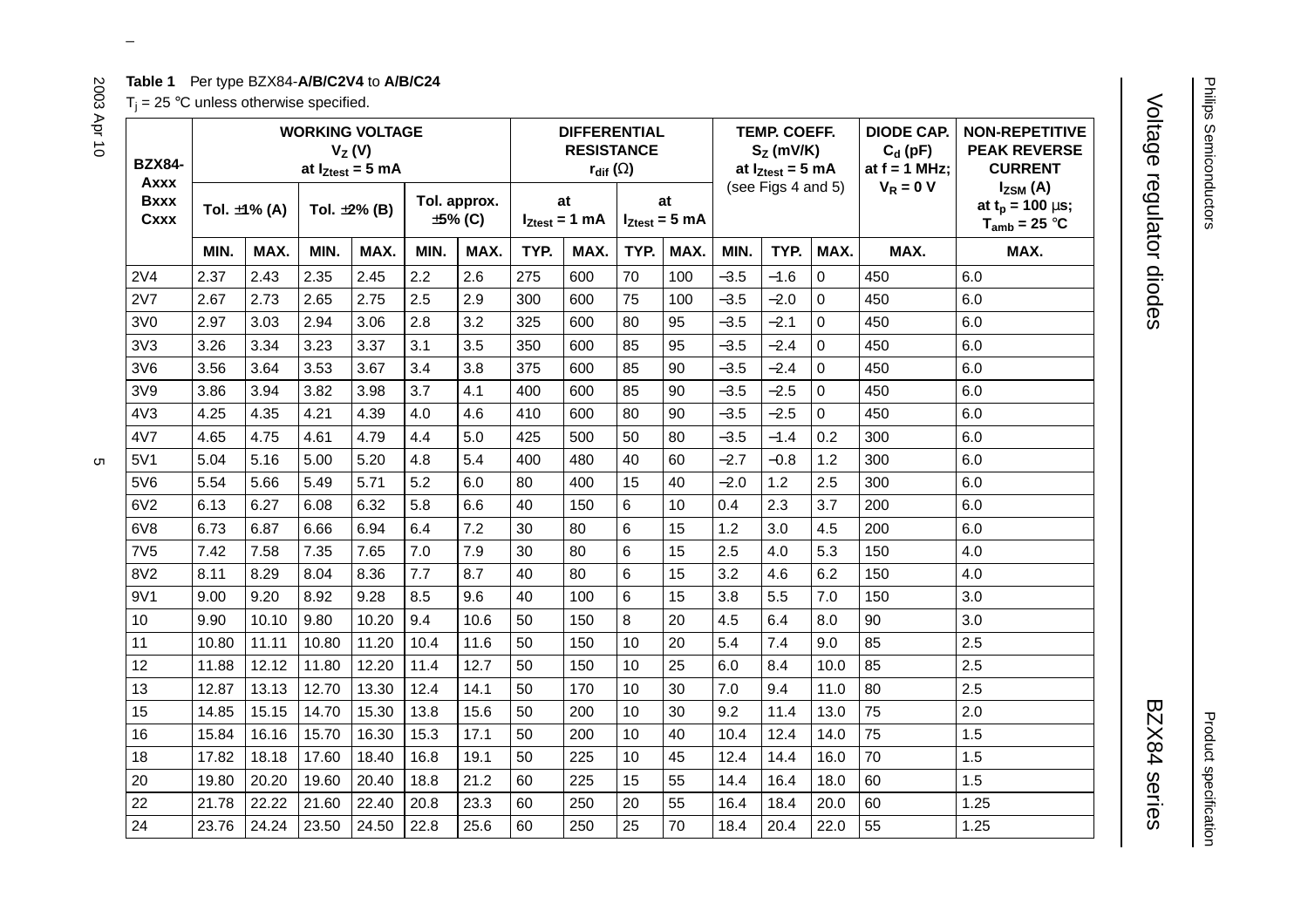## **Table 2** Per type BZX84-**A/B/C27** to **A/B/C75**

 $T_i = 25$  °C unless otherwise specified.

| <b>BZX84-</b><br>Axxx | <b>WORKING VOLTAGE</b><br>$V_Z(V)$<br>at $I_{Ztest} = 2$ mA |                   |       |                    |                         |      | <b>DIFFERENTIAL</b><br><b>RESISTANCE</b><br>$r_{\text{dif}}\left(\Omega\right)$ |      |                          |      | <b>TEMP. COEFF.</b><br>$S_Z$ (mV/K)<br>at $I_{Ztest} = 2$ mA<br>(see Figs 4 and 5) |      |      | <b>DIODE CAP.</b><br>$C_d$ (pF)<br>at $f = 1$ MHz;<br>$V_R = 0 V$ | <b>NON-REPETITIVE</b><br><b>PEAK REVERSE</b><br><b>CURRENT</b><br>$I_{ZSM}$ (A) |
|-----------------------|-------------------------------------------------------------|-------------------|-------|--------------------|-------------------------|------|---------------------------------------------------------------------------------|------|--------------------------|------|------------------------------------------------------------------------------------|------|------|-------------------------------------------------------------------|---------------------------------------------------------------------------------|
| <b>Bxxx</b><br>Cxxx   |                                                             | Tol. $\pm$ 1% (A) |       | Tol. $\pm 2\%$ (B) | Tol. approx.<br>±5% (C) |      | at<br>$I_{Ztest}$ = 0.5 mA                                                      |      | at<br>$I_{Ztest} = 2 mA$ |      |                                                                                    |      |      |                                                                   | at $t_p = 100 \mu s$ ;<br>$T_{amb}$ = 25 °C                                     |
|                       | MIN.                                                        | MAX.              | MIN.  | MAX.               | MIN.                    | MAX. | TYP.                                                                            | MAX. | TYP.                     | MAX. | MIN.                                                                               | TYP. | MAX. | MAX.                                                              | MAX.                                                                            |
| 27                    | 26.73                                                       | 27.27             | 26.50 | 27.50              | 25.1                    | 28.9 | 65                                                                              | 300  | 25                       | 80   | 21.4                                                                               | 23.4 | 25.3 | 50                                                                | 1.0                                                                             |
| 30                    | 29.70                                                       | 30.30             | 29.40 | 30.60              | 28.0                    | 32.0 | 70                                                                              | 300  | 30                       | 80   | 24.4                                                                               | 26.6 | 29.4 | 50                                                                | 1.0                                                                             |
| 33                    | 32.67                                                       | 33.33             | 32.30 | 33.70              | 31.0                    | 35.0 | 75                                                                              | 325  | 35                       | 80   | 27.4                                                                               | 29.7 | 33.4 | 45                                                                | 0.9                                                                             |
| 36                    | 35.64                                                       | 36.36             | 35.30 | 36.70              | 34.0                    | 38.0 | 80                                                                              | 350  | 35                       | 90   | 30.4                                                                               | 33.0 | 37.4 | 45                                                                | 0.8                                                                             |
| 39                    | 38.61                                                       | 39.39             | 38.20 | 39.80              | 37.0                    | 41.0 | 80                                                                              | 350  | 40                       | 130  | 33.4                                                                               | 36.4 | 41.2 | 45                                                                | 0.7                                                                             |
| 43                    | 42.57                                                       | 43.43             | 42.10 | 43.90              | 40.0                    | 46.0 | 85                                                                              | 375  | 45                       | 150  | 37.6                                                                               | 41.2 | 46.6 | 40                                                                | 0.6                                                                             |
| 47                    | 46.53                                                       | 47.47             | 46.10 | 47.90              | 44.0                    | 50.0 | 85                                                                              | 375  | 50                       | 170  | 42.0                                                                               | 46.1 | 51.8 | 40                                                                | 0.5                                                                             |
| 51                    | 50.49                                                       | 51.51             | 50.00 | 52.00              | 48.0                    | 54.0 | 90                                                                              | 400  | 60                       | 180  | 46.6                                                                               | 51.0 | 57.2 | 40                                                                | 0.4                                                                             |
| 56                    | 55.44                                                       | 56.56             | 54.90 | 57.10              | 52.0                    | 60.0 | 100                                                                             | 425  | 70                       | 200  | 52.2                                                                               | 57.0 | 63.8 | 40                                                                | 0.3                                                                             |
| 62                    | 61.38                                                       | 62.62             | 60.80 | 63.20              | 58.0                    | 66.0 | 120                                                                             | 450  | 80                       | 215  | 58.8                                                                               | 64.4 | 71.6 | 35                                                                | 0.3                                                                             |
| 68                    | 67.32                                                       | 68.68             | 66.60 | 69.40              | 64.0                    | 72.0 | 150                                                                             | 475  | 90                       | 240  | 65.6                                                                               | 71.7 | 79.8 | 35                                                                | 0.25                                                                            |
| 75                    | 74.25                                                       | 75.75             | 73.50 | 76.50              | 70.0                    | 79.0 | 170                                                                             | 500  | 95                       | 255  | 73.4                                                                               | 80.2 | 88.6 | 35                                                                | 0.2                                                                             |

 $\omega$  rotated correctly when browsing through the pdf in the Acrobat reader.This text is here in the pdf in the  $\alpha$ 

Voltage regulator diodes

Voltage regulator diodes BZX84 series BZX84 series

Product specification

Product specification

2003 Apr 10 6  $\circ$ 

2003 Apr 10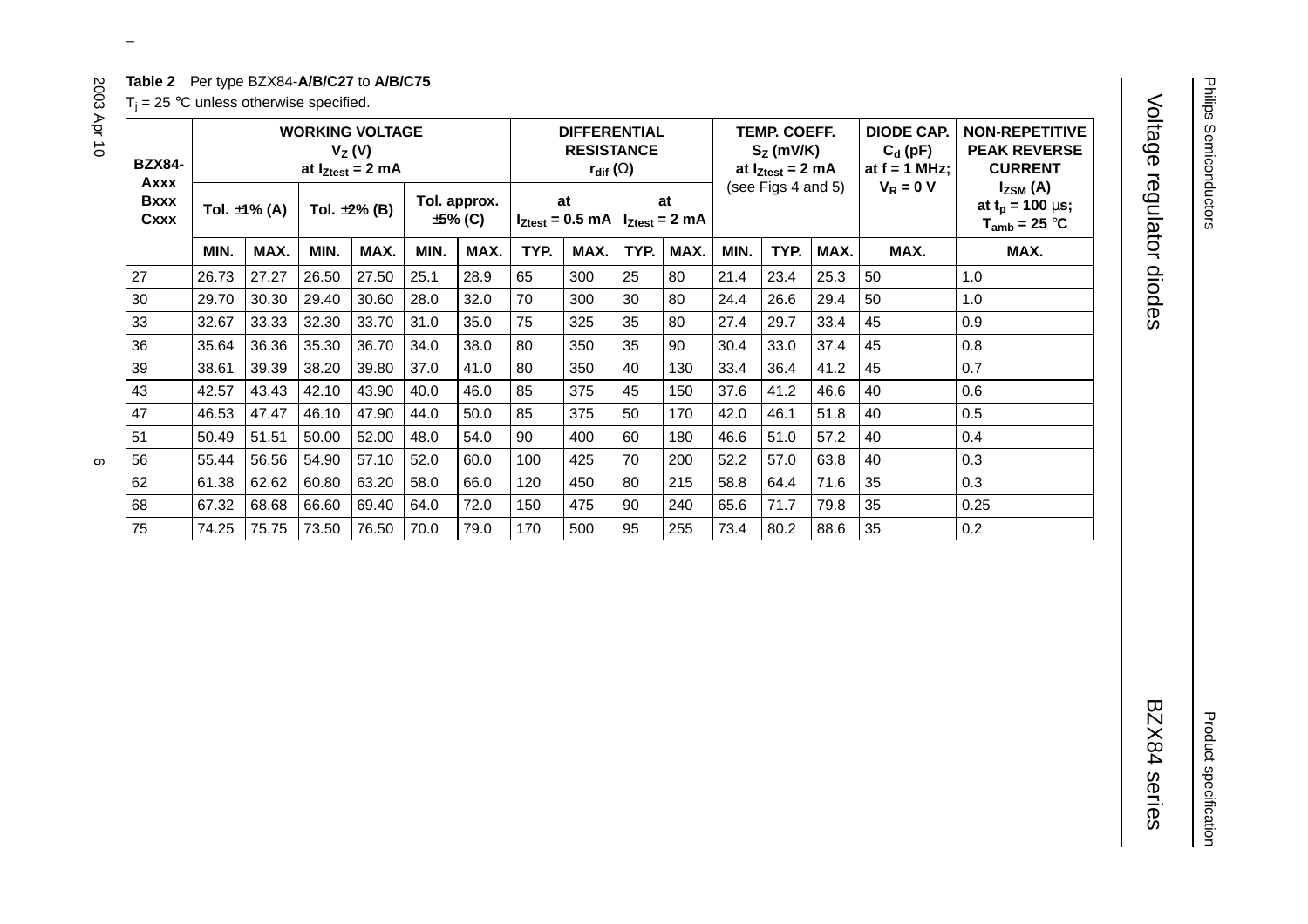## **THERMAL CHARACTERISTICS**

| <b>SYMBOL</b>  | <b>PARAMETER</b>                              | <b>CONDITIONS</b> | <b>VALUE</b> | <b>UNIT</b> |
|----------------|-----------------------------------------------|-------------------|--------------|-------------|
| $R_{th\ j-tp}$ | thermal resistance from junction to tie-point |                   | 330          | K/W         |
| $R_{th,i-a}$   | thermal resistance from junction to ambient   | note 1            | 500          | K/W         |

## **Note**

1. Device mounted on an FR4 printed circuit-board.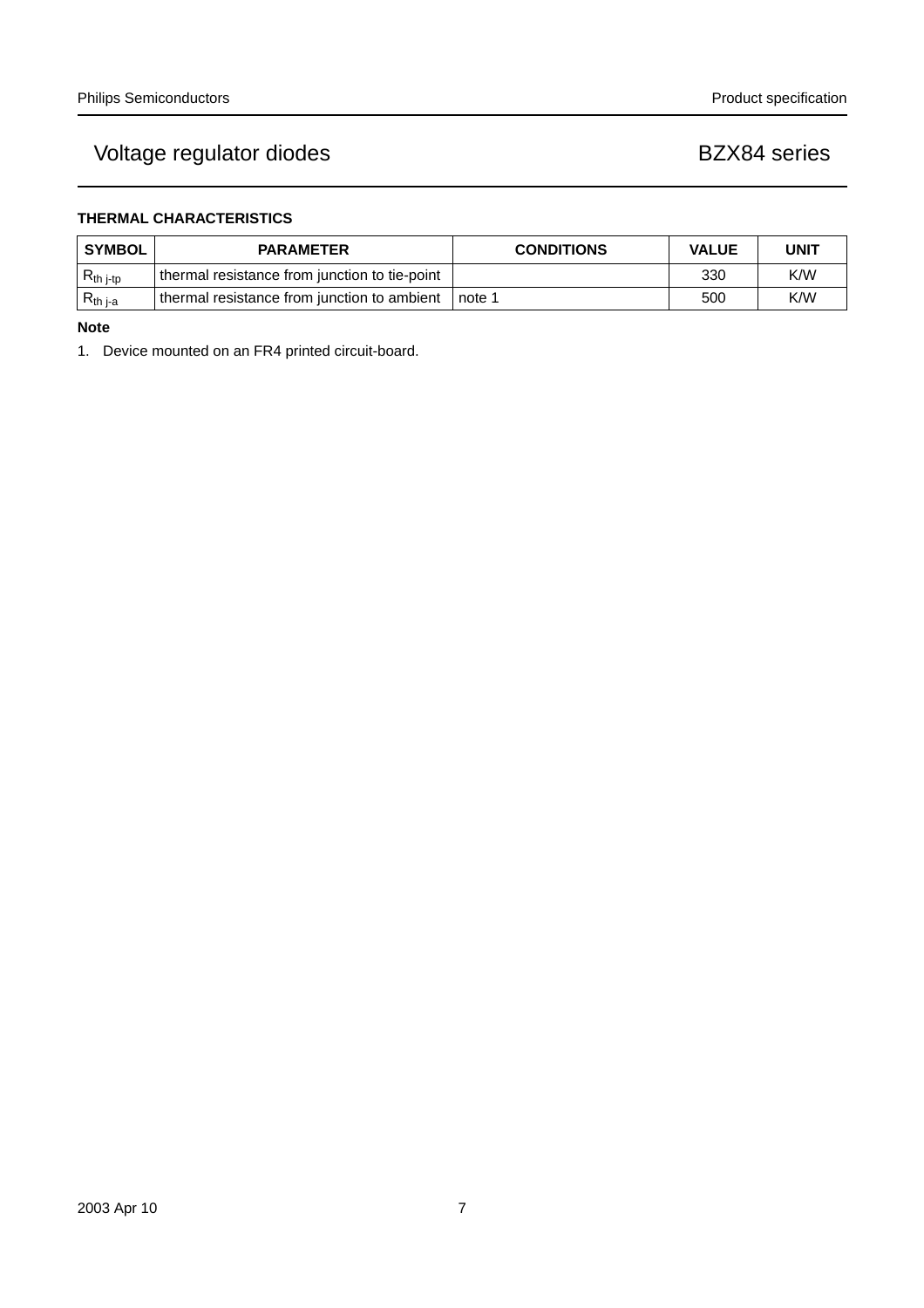## **GRAPHICAL DATA**

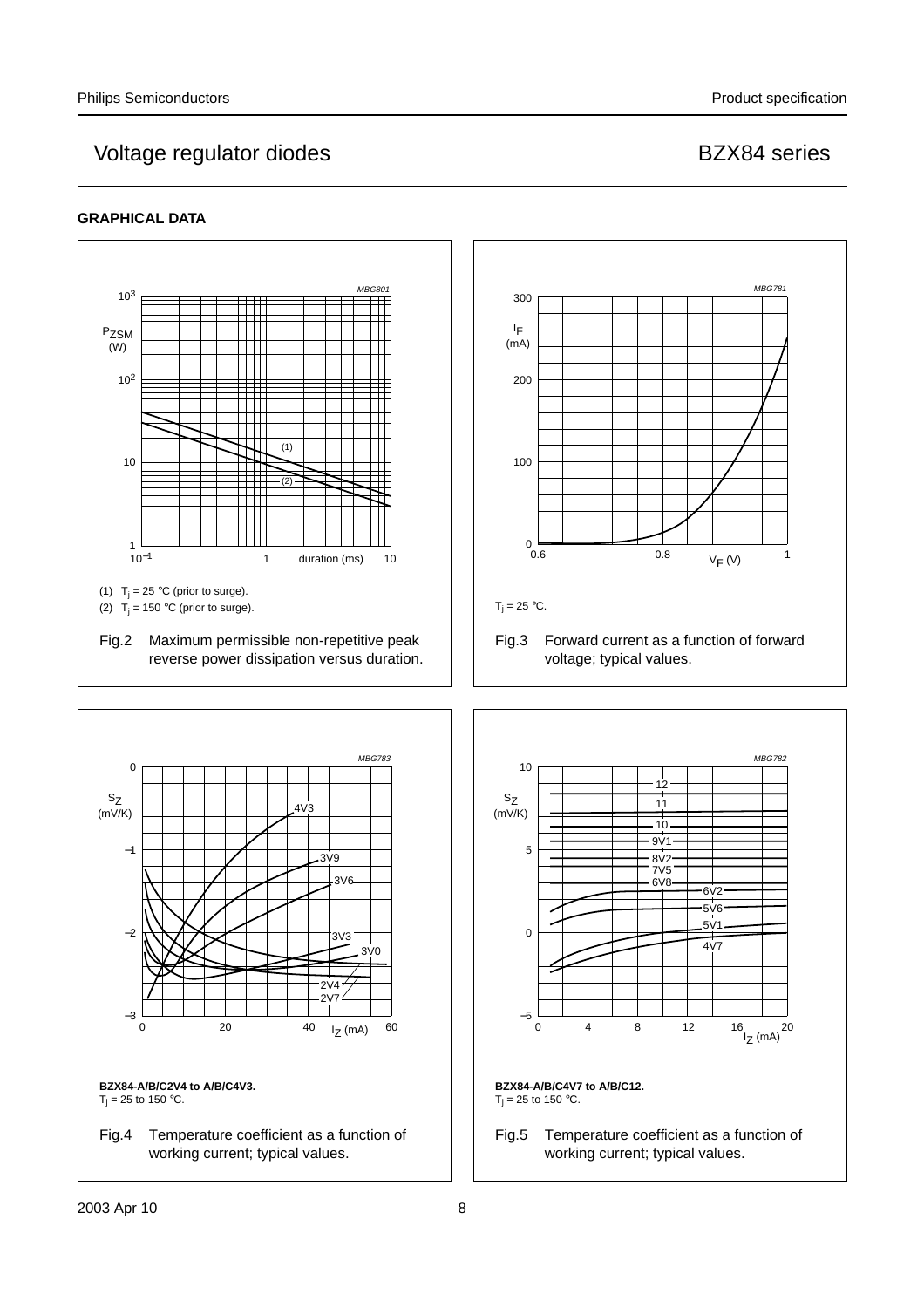## **PACKAGE OUTLINE**



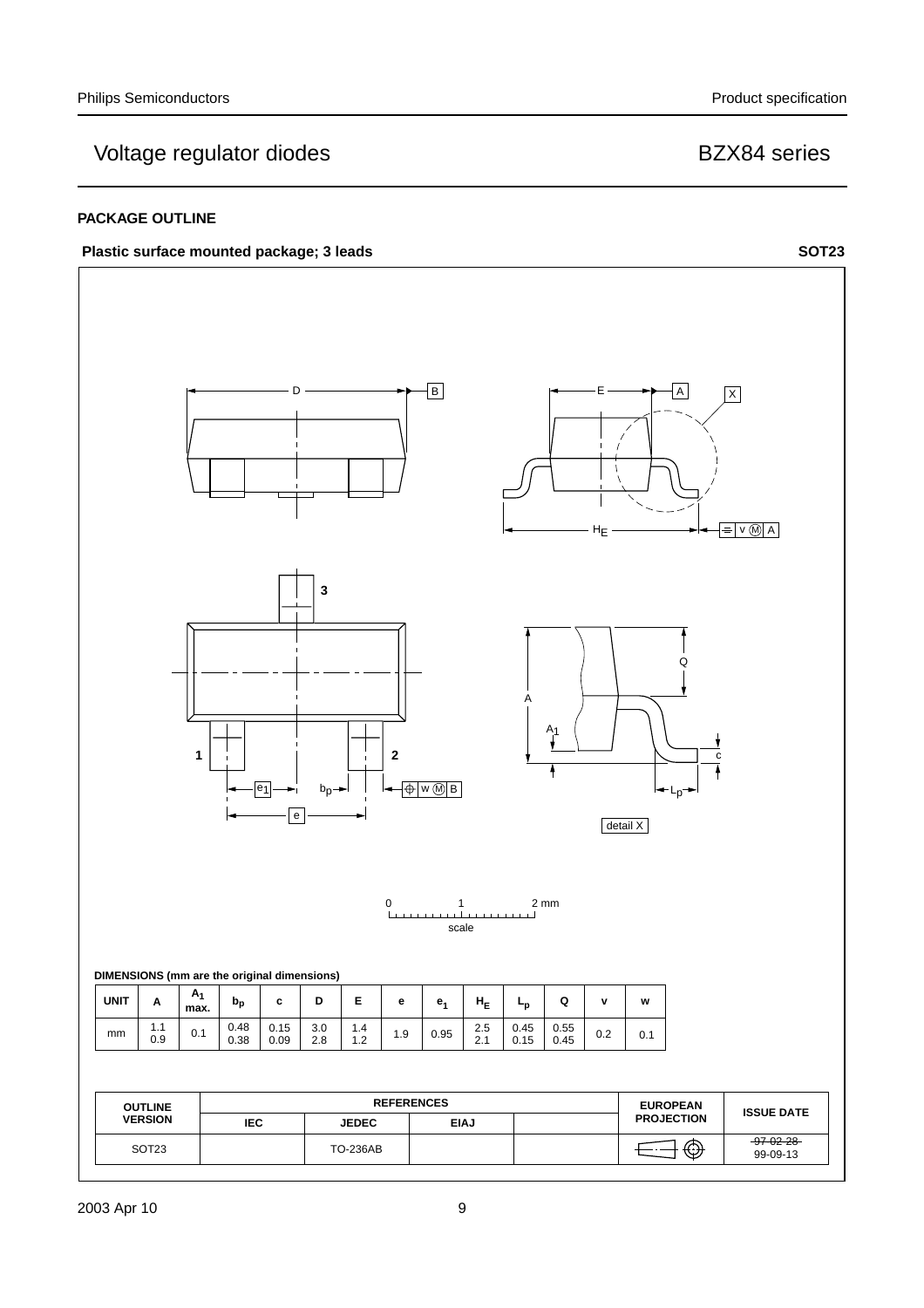## Voltage regulator diodes and the BZX84 series

## **DATA SHEET STATUS**

| <b>LEVEL</b>   | <b>DATA SHEET</b><br><b>STATUS(1)</b> | <b>PRODUCT</b><br>STATUS <sup>(2)(3)</sup> | <b>DEFINITION</b>                                                                                                                                                                                                                                                                                          |
|----------------|---------------------------------------|--------------------------------------------|------------------------------------------------------------------------------------------------------------------------------------------------------------------------------------------------------------------------------------------------------------------------------------------------------------|
|                | Objective data                        | Development                                | This data sheet contains data from the objective specification for product<br>development. Philips Semiconductors reserves the right to change the<br>specification in any manner without notice.                                                                                                          |
| Ш              | Preliminary data                      | Qualification                              | This data sheet contains data from the preliminary specification.<br>Supplementary data will be published at a later date. Philips<br>Semiconductors reserves the right to change the specification without<br>notice, in order to improve the design and supply the best possible<br>product.             |
| $\mathbf{III}$ | Product data                          | Production                                 | This data sheet contains data from the product specification. Philips<br>Semiconductors reserves the right to make changes at any time in order<br>to improve the design, manufacturing and supply. Relevant changes will<br>be communicated via a Customer Product/Process Change Notification<br>(CPCN). |

## **Notes**

- 1. Please consult the most recently issued data sheet before initiating or completing a design.
- 2. The product status of the device(s) described in this data sheet may have changed since this data sheet was published. The latest information is available on the Internet at URL http://www.semiconductors.philips.com.
- 3. For data sheets describing multiple type numbers, the highest-level product status determines the data sheet status.

## **DEFINITIONS**

**Short-form specification** — The data in a short-form specification is extracted from a full data sheet with the same type number and title. For detailed information see the relevant data sheet or data handbook.

**Limiting values definition** - Limiting values given are in accordance with the Absolute Maximum Rating System (IEC 60134). Stress above one or more of the limiting values may cause permanent damage to the device. These are stress ratings only and operation of the device at these or at any other conditions above those given in the Characteristics sections of the specification is not implied. Exposure to limiting values for extended periods may affect device reliability.

Application information Applications that are described herein for any of these products are for illustrative purposes only. Philips Semiconductors make no representation or warranty that such applications will be suitable for the specified use without further testing or modification.

## **DISCLAIMERS**

**Life support applications** — These products are not designed for use in life support appliances, devices, or systems where malfunction of these products can reasonably be expected to result in personal injury. Philips Semiconductors customers using or selling these products for use in such applications do so at their own risk and agree to fully indemnify Philips Semiconductors for any damages resulting from such application.

**Right to make changes** - Philips Semiconductors reserves the right to make changes in the products including circuits, standard cells, and/or software described or contained herein in order to improve design and/or performance. When the product is in full production (status 'Production'), relevant changes will be communicated via a Customer Product/Process Change Notification (CPCN). Philips Semiconductors assumes no responsibility or liability for the use of any of these products, conveys no licence or title under any patent, copyright, or mask work right to these products, and makes no representations or warranties that these products are free from patent, copyright, or mask work right infringement, unless otherwise specified.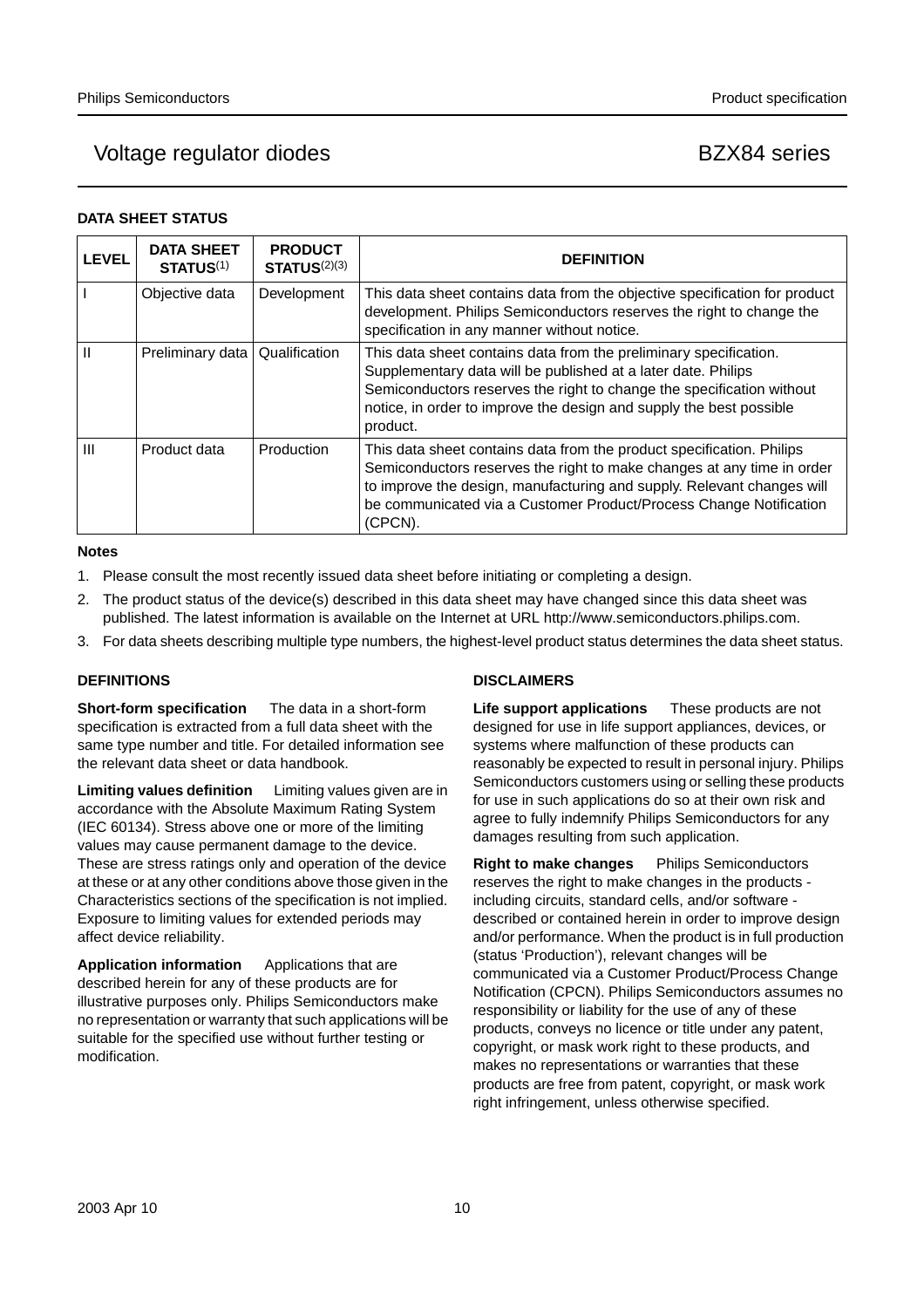**NOTES**